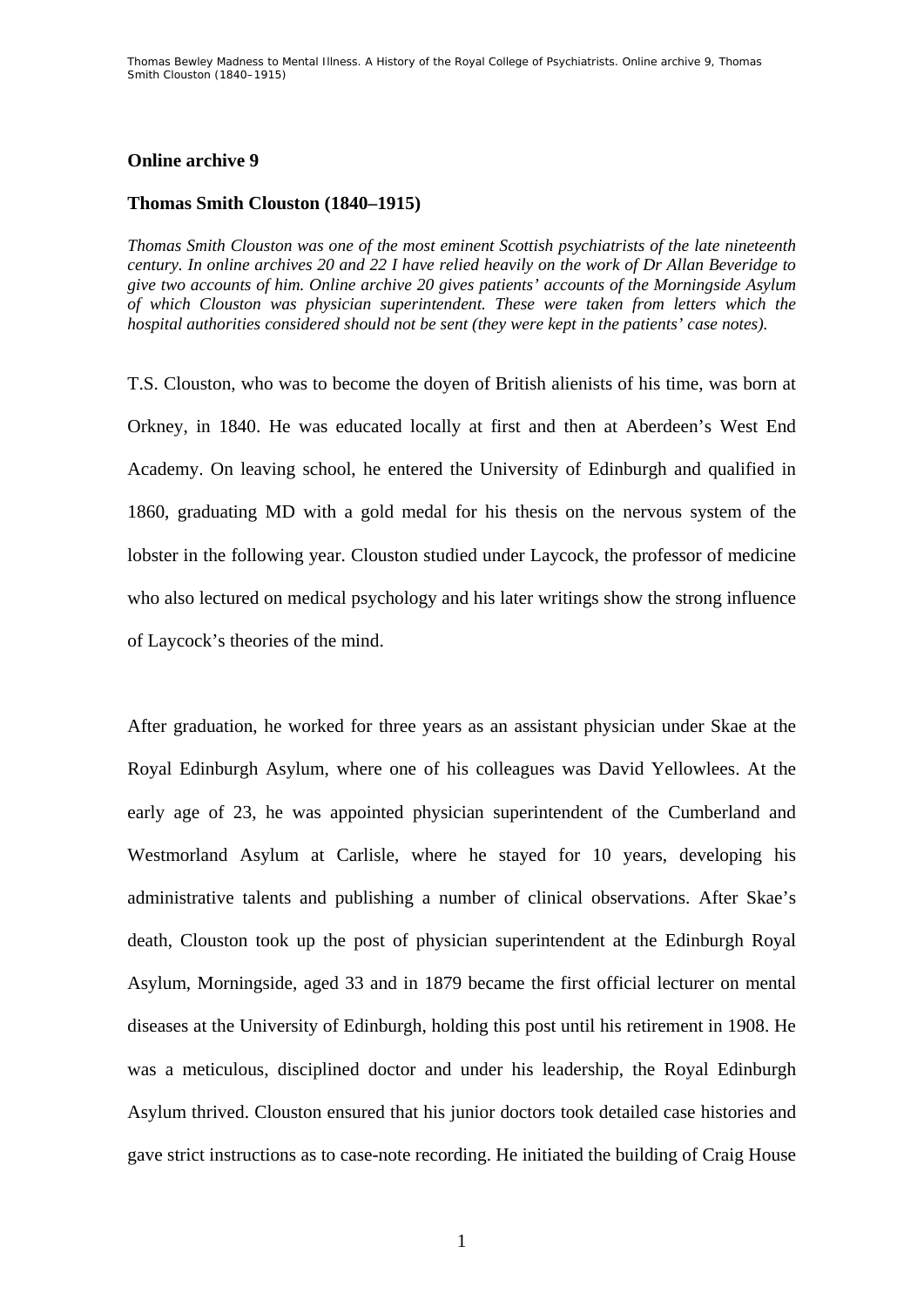to cater for the upper classes. At work, Clouston could be seen attired in frock coat and striped trousers, carrying a silk hat, as he made his ward rounds.

Clouston, who was a clear and lucid teacher, an original thinker, a masterful clinician, an excellent administrator, and a prolific writer, was to have a major influence on many psychiatrists who later achieved professional distinction in their own right. He became editor of the *Journal of Mental Science* and his *Clinical Lectures on Mental Diseases* went through six editions between 1883 and 1904. These lectures reflected Clouston's somaticist views on the nature of mental illness and theories of treatment.

Clouston was also a great populariser, seeking to reduce the stigma of mental illness and to educate the public with such books as *The Hygiene of Mind* (1906) and *Unsoundness of Mind* (1911), in which he advocated self-discipline and moderation to avert mental disintegration. Clouston methodically kept newspaper cuttings of references to asylum care, and it is obvious that he was very sensitive to the public perception of psychiatry. His annual asylum reports were regularly reviewed in the press, and Clouston sought to make the accounts both readable and instructive. He was also interested in the moral and social issues of the day, taking a prominent part in the establishment of a council of public morals in Scotland, and an interest in the questions of eugenics, marriage, education, and alcoholism. He received many honours during his lifetime, becoming president of the Medico-Psychological Association in 1888, being given the freedom of the Royal Burgh of Kirkwall in Orkney in 1908, and receiving a knighthood in 1911. He died in 1915, leaving a widow, two sons (one of whom was a humorous writer) and one daughter.